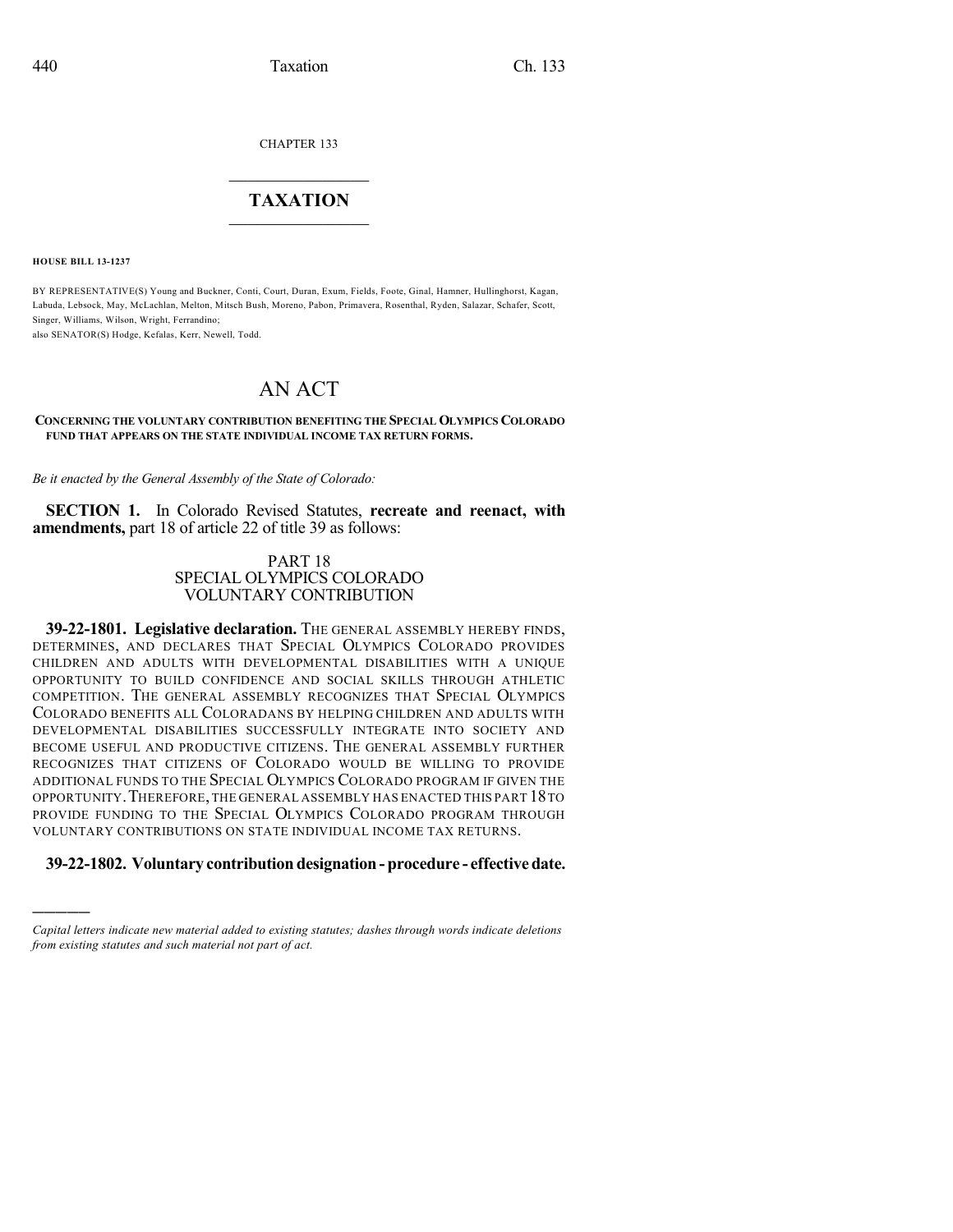### Ch. 133 Taxation 441

FOR THE FIVE CONSECUTIVE INCOME TAX YEARS IMMEDIATELY FOLLOWING THE YEAR IN WHICH THE EXECUTIVE DIRECTOR FILES WRITTEN CERTIFICATION WITH THE REVISOR OF STATUTES AS SPECIFIED IN SECTION 39-22-1001 (8) THAT A LINE HAS BECOME AVAILABLE AND THE SPECIAL OLYMPICS COLORADO FUND VOLUNTARY CONTRIBUTION IS NEXT IN THE QUEUE, THE COLORADO STATE INDIVIDUAL INCOME TAX RETURN FORM MUST CONTAIN A LINE WHEREBY EACH INDIVIDUAL TAXPAYER MAY DESIGNATE THE AMOUNT OF THE CONTRIBUTION, IF ANY, THE INDIVIDUAL WISHES TO MAKE TO THE SPECIAL OLYMPICS COLORADO FUND CREATED IN SECTION 39-22-1803.

**39-22-1803. Contributions credited to the Special Olympics Colorado fund - creation - appropriation.** (1) THE DEPARTMENT OF REVENUE SHALL DETERMINE ANNUALLY THE TOTAL AMOUNT DESIGNATED PURSUANT TO SECTION 39-22-1802 AND SHALL REPORT SUCH AMOUNT TO THE STATE TREASURER. THE STATE TREASURER SHALL CREDIT SUCH AMOUNT TO THE SPECIAL OLYMPICS COLORADO FUND, WHICH FUND IS HEREBY CREATED IN THE STATE TREASURY. AT THE END OF EACH FISCAL YEAR, THE STATE TREASURER SHALL TRANSFER ALL DESIGNATED MONEYS IN THE FUND AND ALL INTEREST DERIVED FROM THE DEPOSIT AND INVESTMENT OF SUCH MONEYS TO SPECIAL OLYMPICS COLORADO. ALL INTEREST DERIVED FROM THE DEPOSIT AND INVESTMENT OF MONEYS IN THE FUND SHALL BE CREDITED TO THE FUND.

(2) SPECIAL OLYMPICS COLORADO SHALL USE MONEYS RECEIVED PURSUANT TO SUBSECTION (1) OF THIS SECTION ONLY FOR EQUIPMENT, TRAINING, COMPETITIONS, AND AWARDS FOR PARTICIPANTS IN THE SPECIAL OLYMPICS COLORADO PROGRAM.

**39-22-1804. Repeal of part.** THIS PART 18 IS REPEALED, EFFECTIVE JANUARY 1 OF THE SIXTH INCOME TAX YEAR FOLLOWING THE YEAR IN WHICH THE EXECUTIVE DIRECTOR FILES WRITTEN CERTIFICATION WITH THE REVISOR OF STATUTES AS SPECIFIED IN SECTION 39-22-1001(8)THAT A LINE HAS BECOME AVAILABLE AND THE SPECIAL OLYMPICS COLORADO FUND VOLUNTARY CONTRIBUTION IS NEXT IN THE QUEUE, UNLESS THE VOLUNTARY CONTRIBUTION TO THE SPECIAL OLYMPICS COLORADO FUND ESTABLISHED BY THIS PART 18 IS CONTINUED OR REESTABLISHED BY THE GENERAL ASSEMBLY ACTING BY BILL PRIOR TO SAID DATE.

**SECTION 2.** In Colorado Revised Statutes, 39-22-1001, **add** (10) as follows:

**39-22-1001. Limitation on the duration of voluntary contribution programs - queue - notice.** (10) ONE YEAR PRIOR TO THE DATE ON WHICH A VOLUNTARY CONTRIBUTION PROGRAM IS SCHEDULED TO REPEAL PURSUANT TO ITS SUNSET CLAUSE, THE DEPARTMENT OF REVENUE SHALL ELECTRONICALLY NOTIFY THE ORGANIZATION TO WHICH THAT VOLUNTARY CONTRIBUTION PROGRAM'S MONEYS ARE TRANSFERRED OF THE UPCOMING REPEAL.

**SECTION 3. Act subject to petition - effective date.** This act takes effect at 12:01 a.m. on the day following the expiration of the ninety-day period after final adjournment of the general assembly (August 7, 2013, if adjournmentsine die is on May 8, 2013); except that, if a referendum petition is filed pursuant to section  $1(3)$ of article V of the state constitution against this act or an item, section, or part of this act within such period, then the act, item, section, or part will not take effect